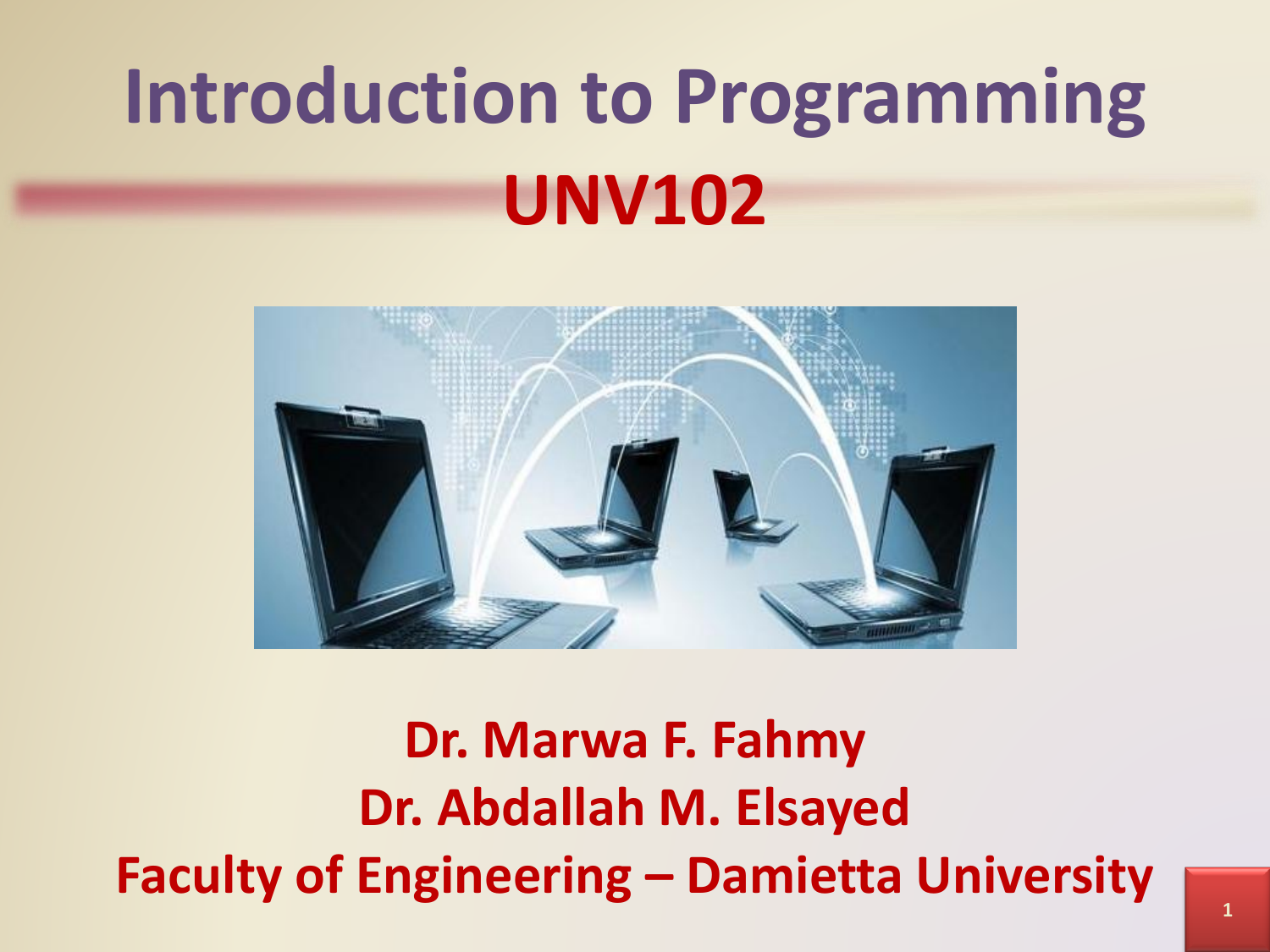# **Example 4-10**

Write the pseudo-code and draw the flowchart to enter the name of N students and three marks for each student and print the student name, average mark, and grade.

| <b>Mark</b>  | <b>Grade</b>     |
|--------------|------------------|
| $= 85$       | <b>Excellent</b> |
| $85 \le -75$ | <b>Very Good</b> |
| $75 \le -65$ | Good             |
| $65 \le -50$ | <b>Pass</b>      |
| 50<          | Fail             |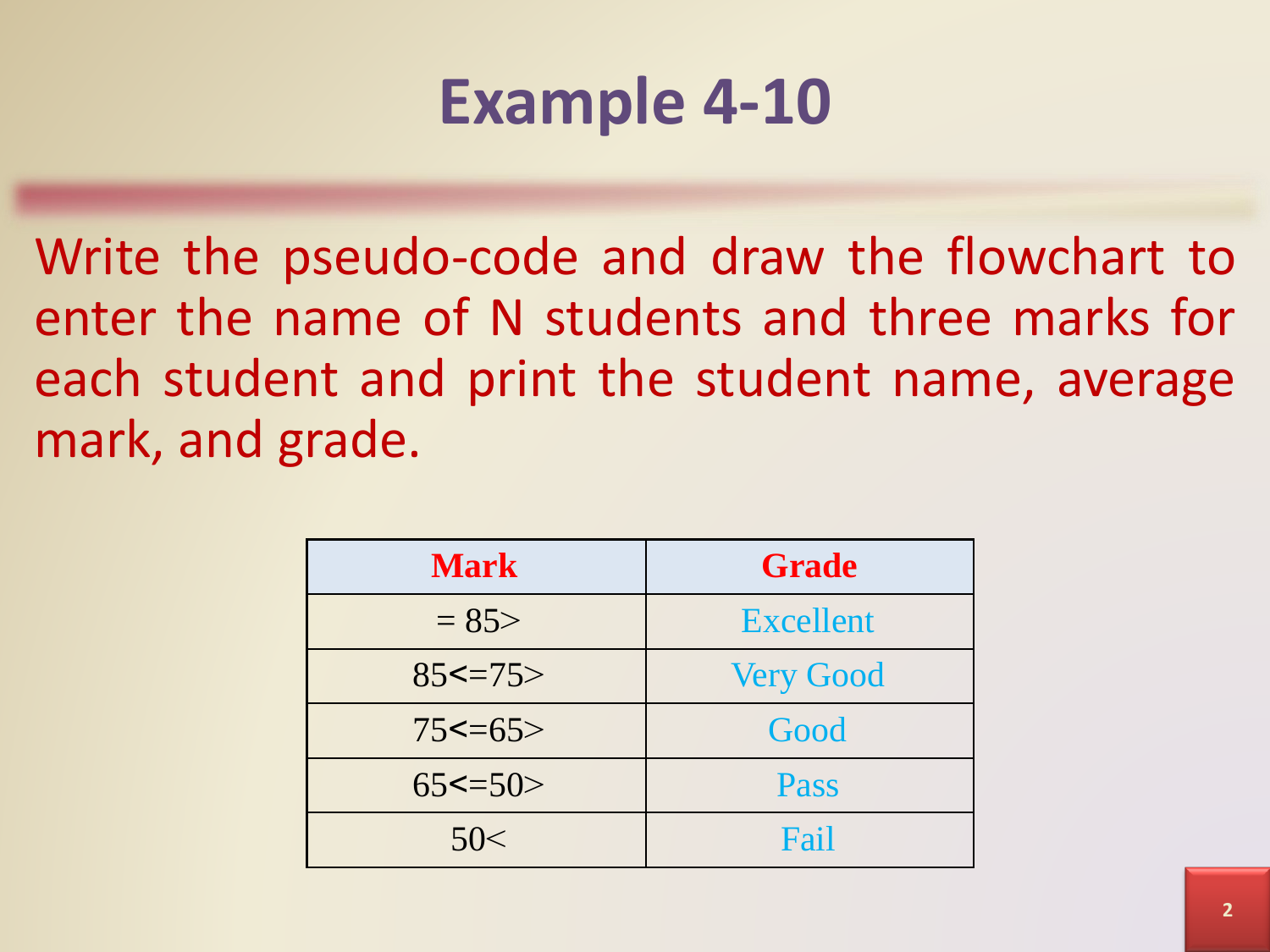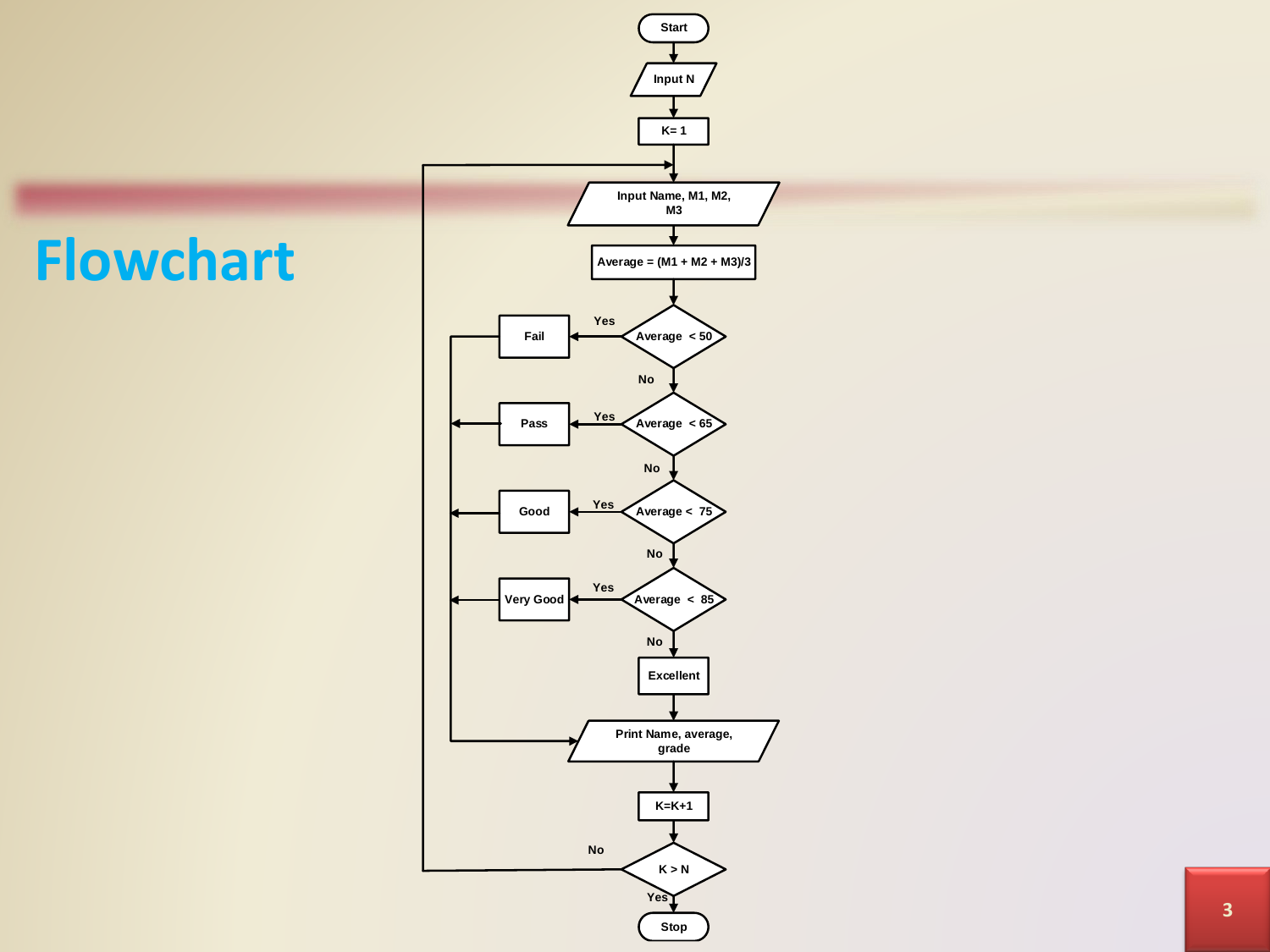## **Example 4-11**

Write the pseudo-code and draw the flowchart to accepts N numbers and get the summation of negative, the summation of positive numbers and the number in each group.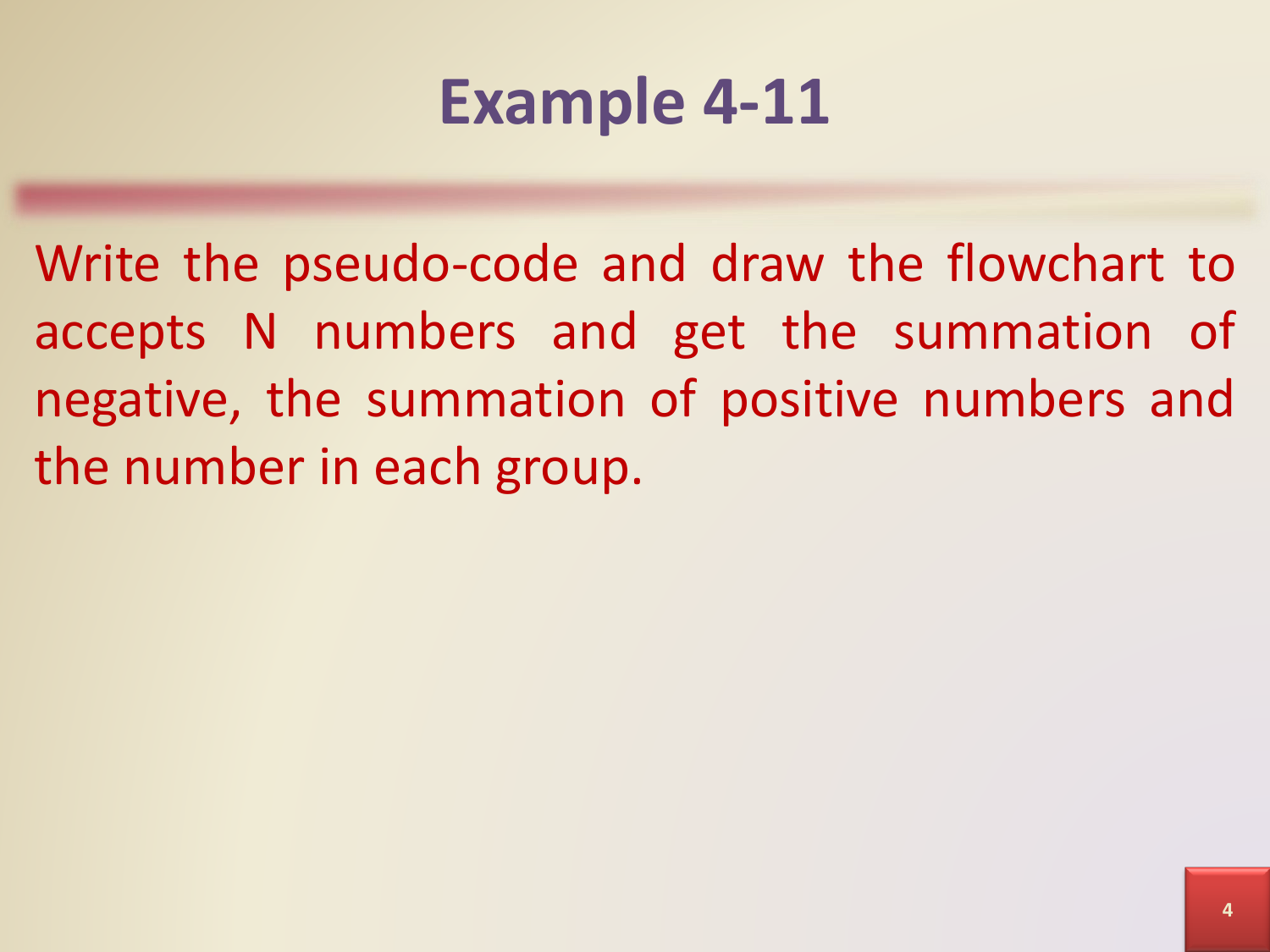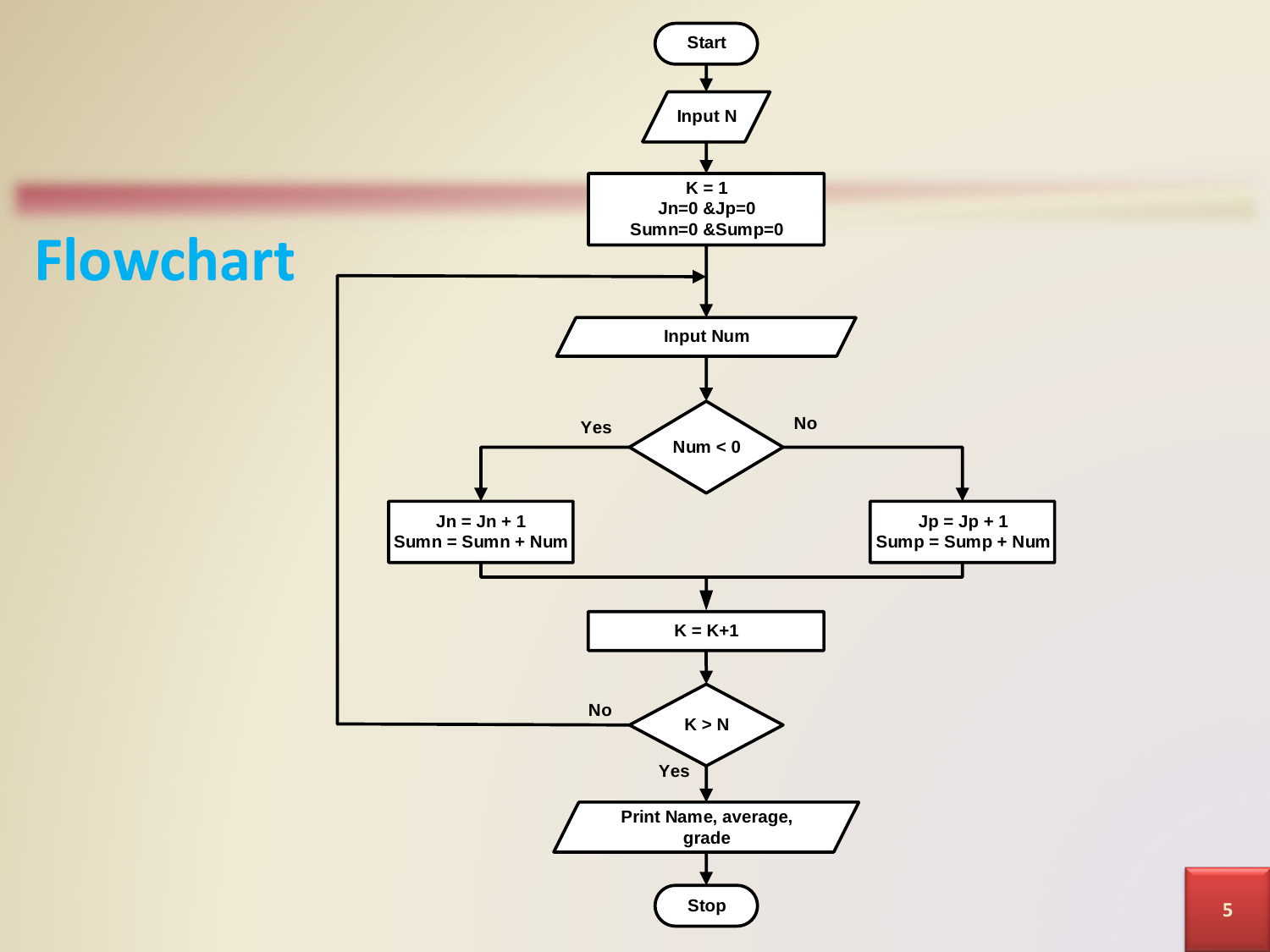#### **Example 4-9**

Write the pseudo-code and draw the flowchart to find the largest number in a list of numbers.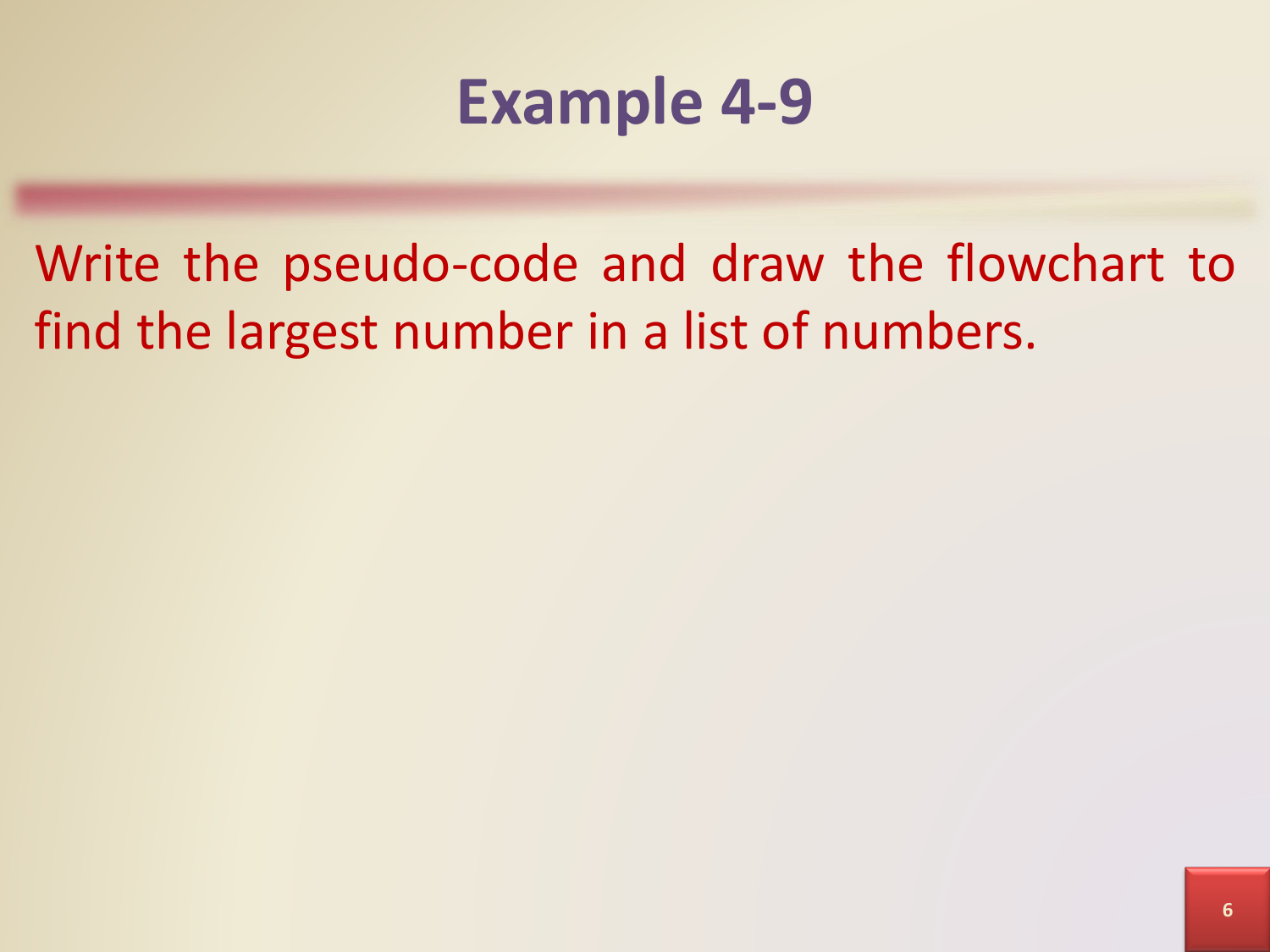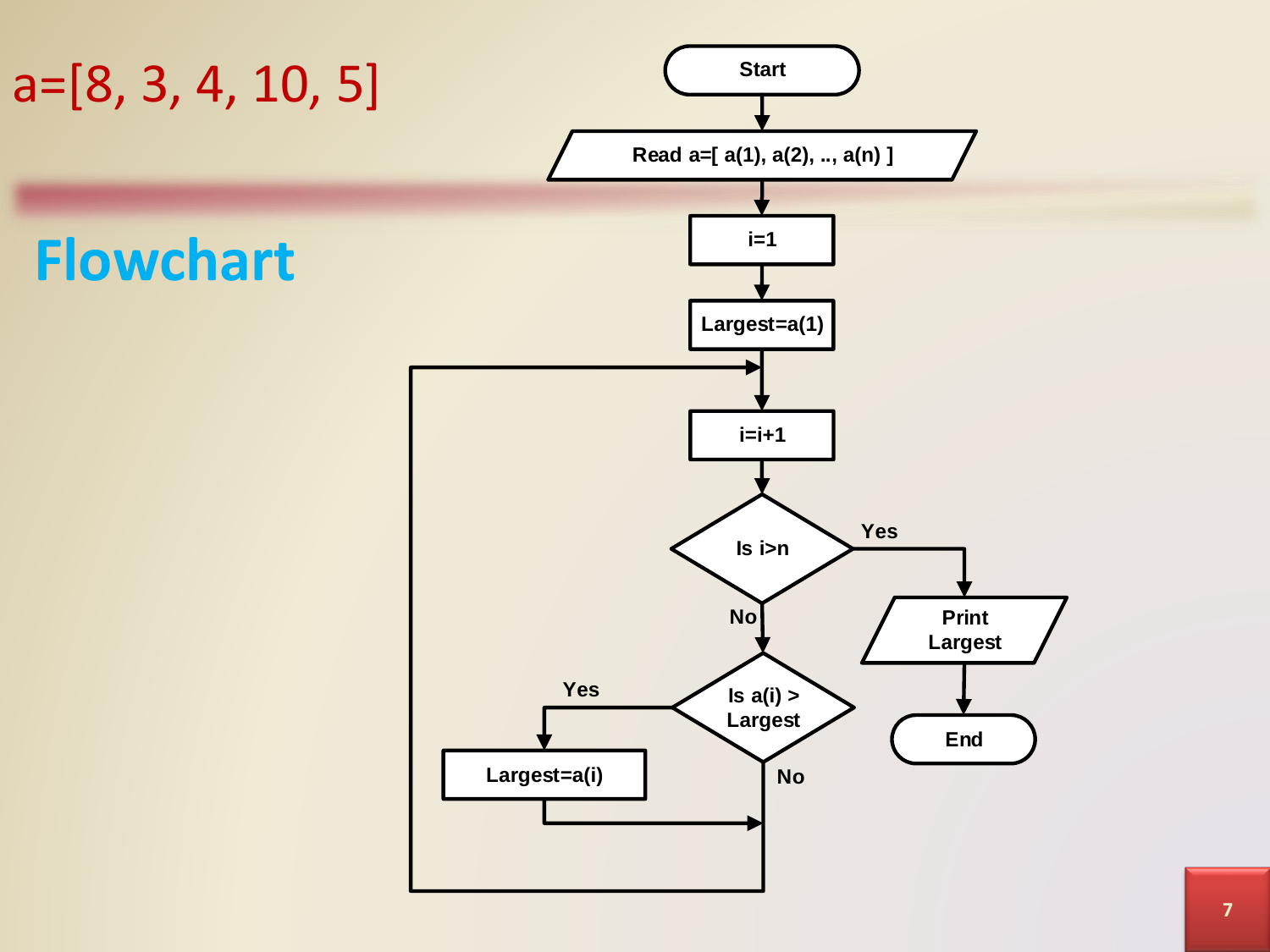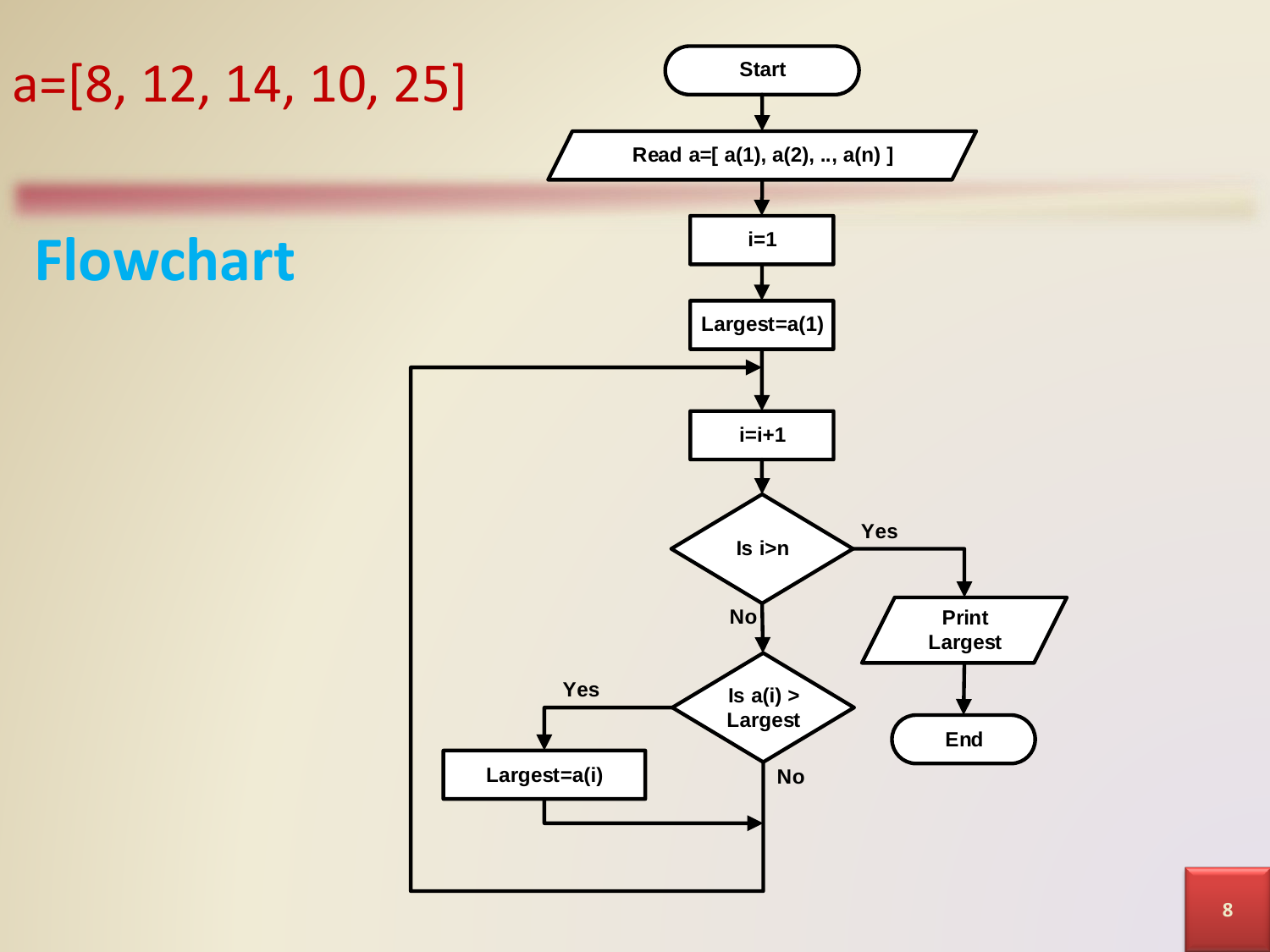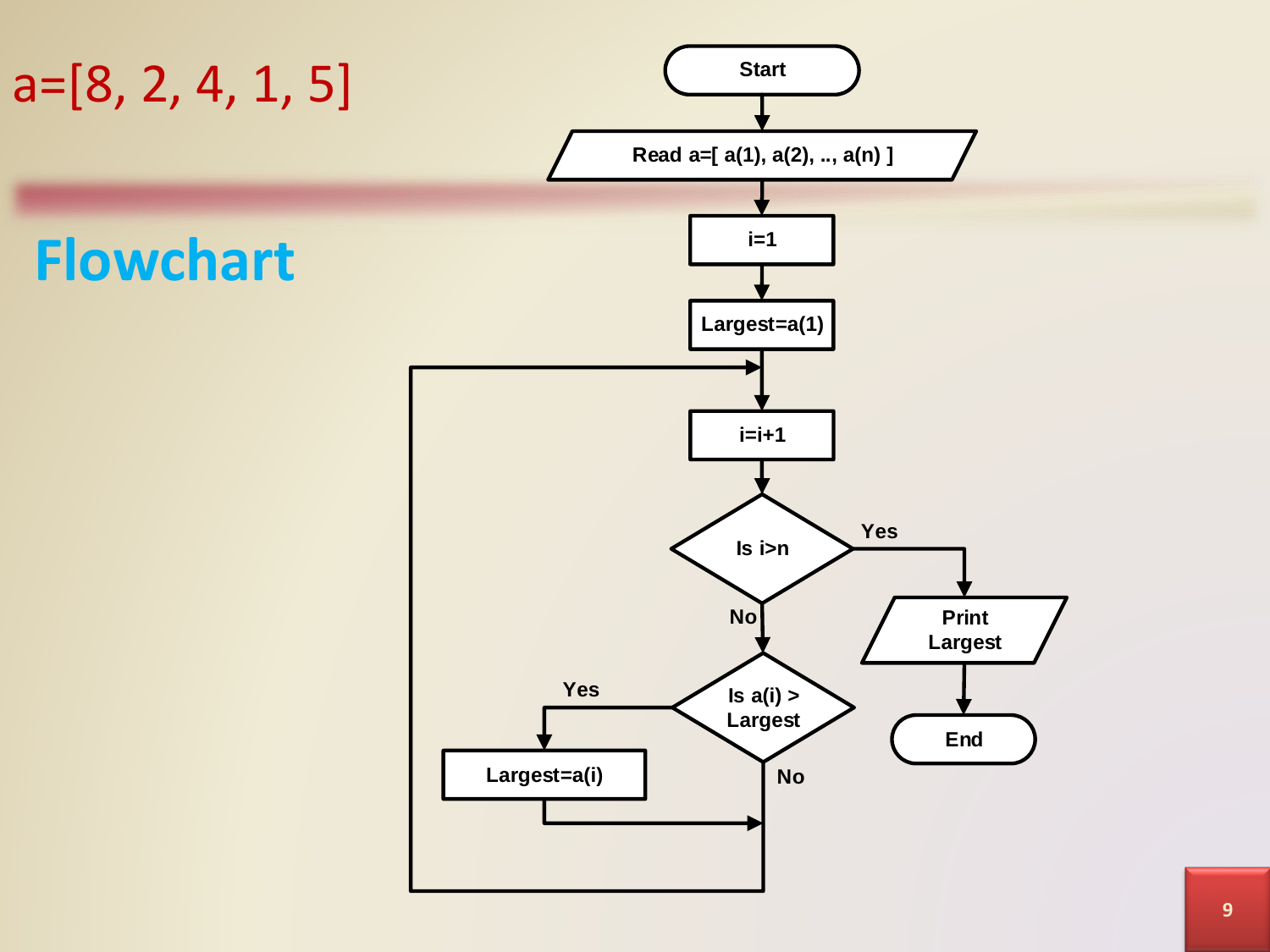### **Ex A-11 Page\_37**

Draw a flowchart to get the summation of the elements of the matrix A(m) i.e.

> $X = \sum$  $i=1$  $\overline{m}$  $A(i)$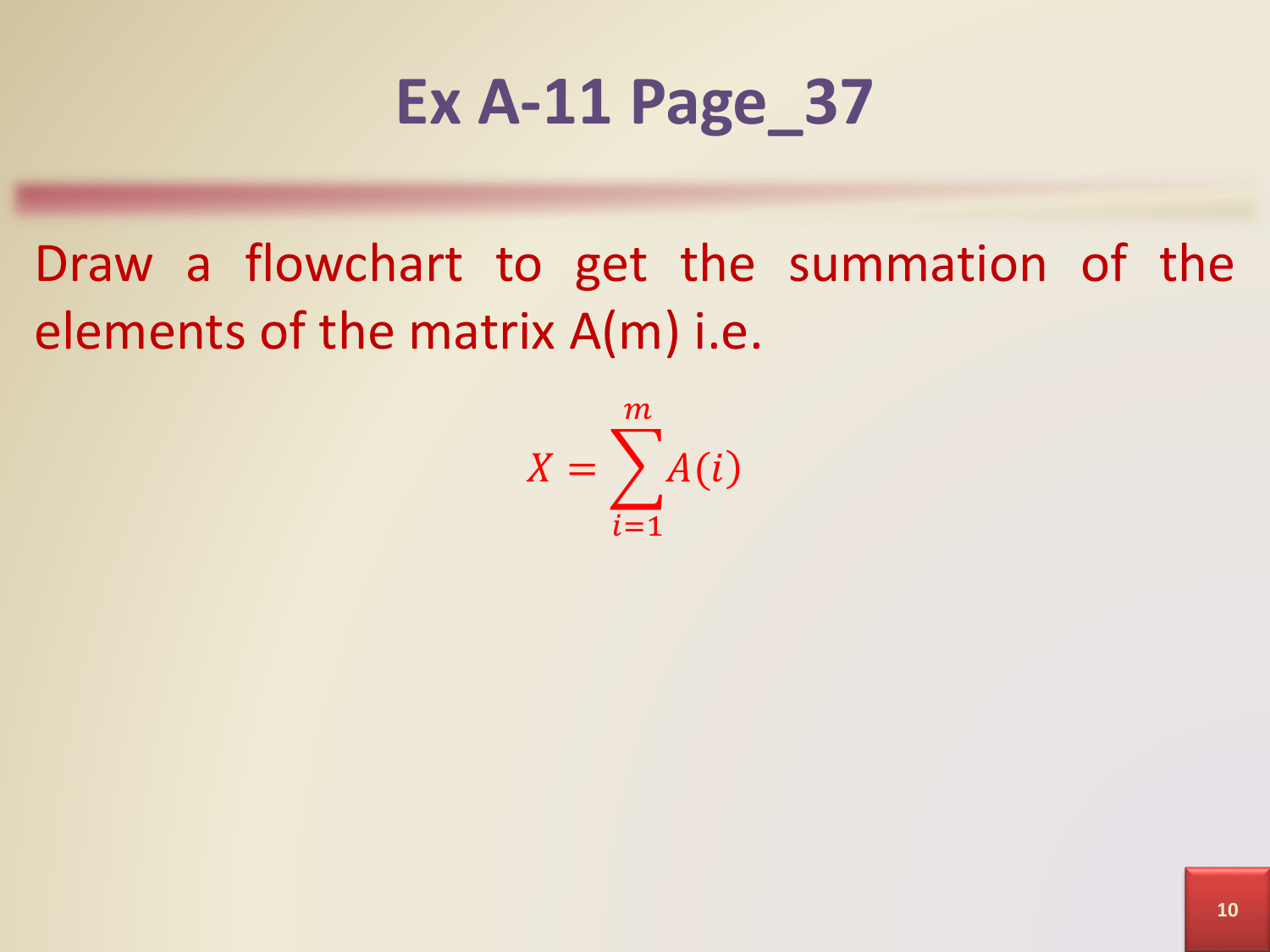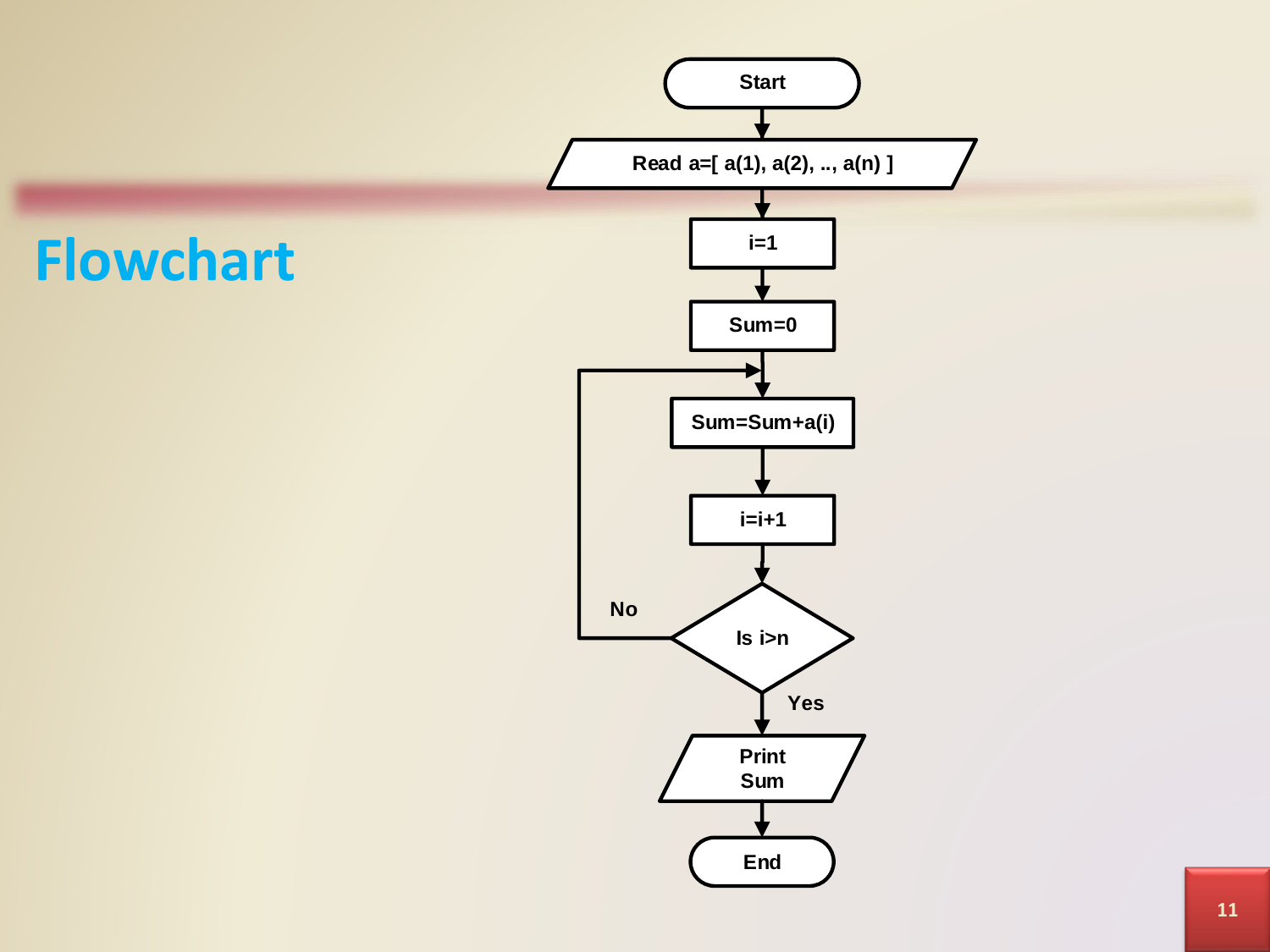#### **Flowchart**

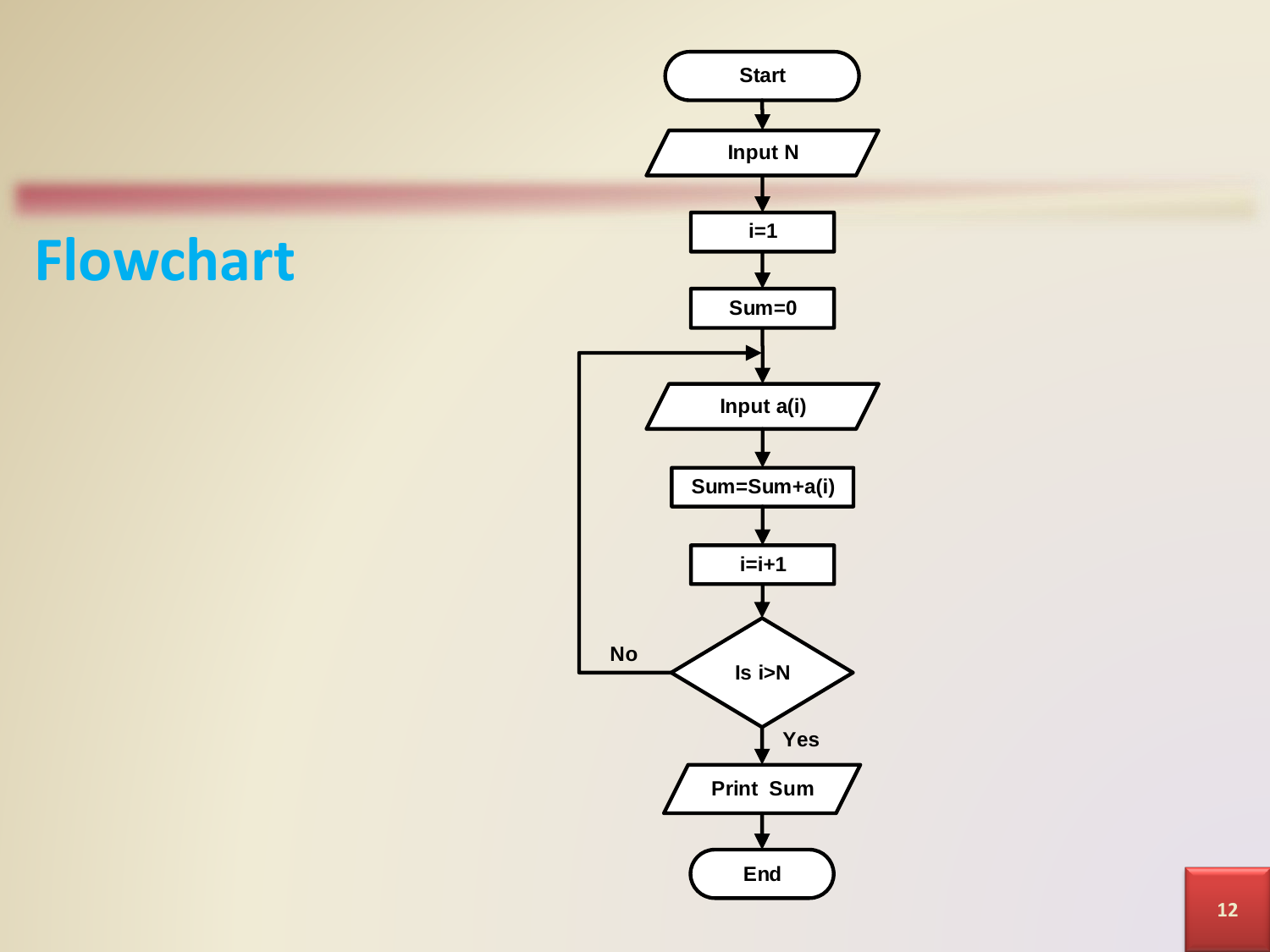### **Ex A-13 Page\_39**

Draw a flowchart to get the summation of the matrices A(m), B(m) i.e.

 $X = A + B$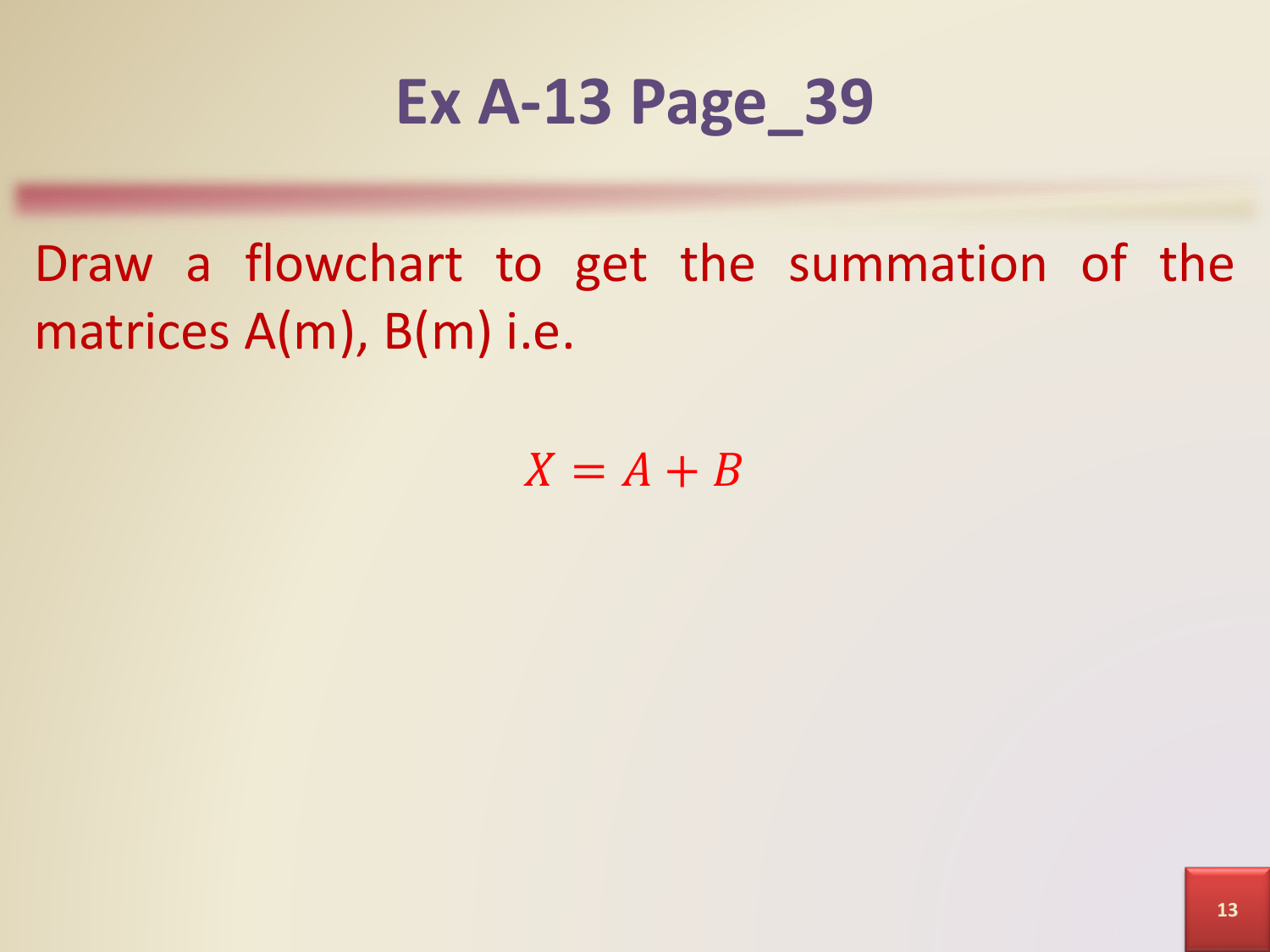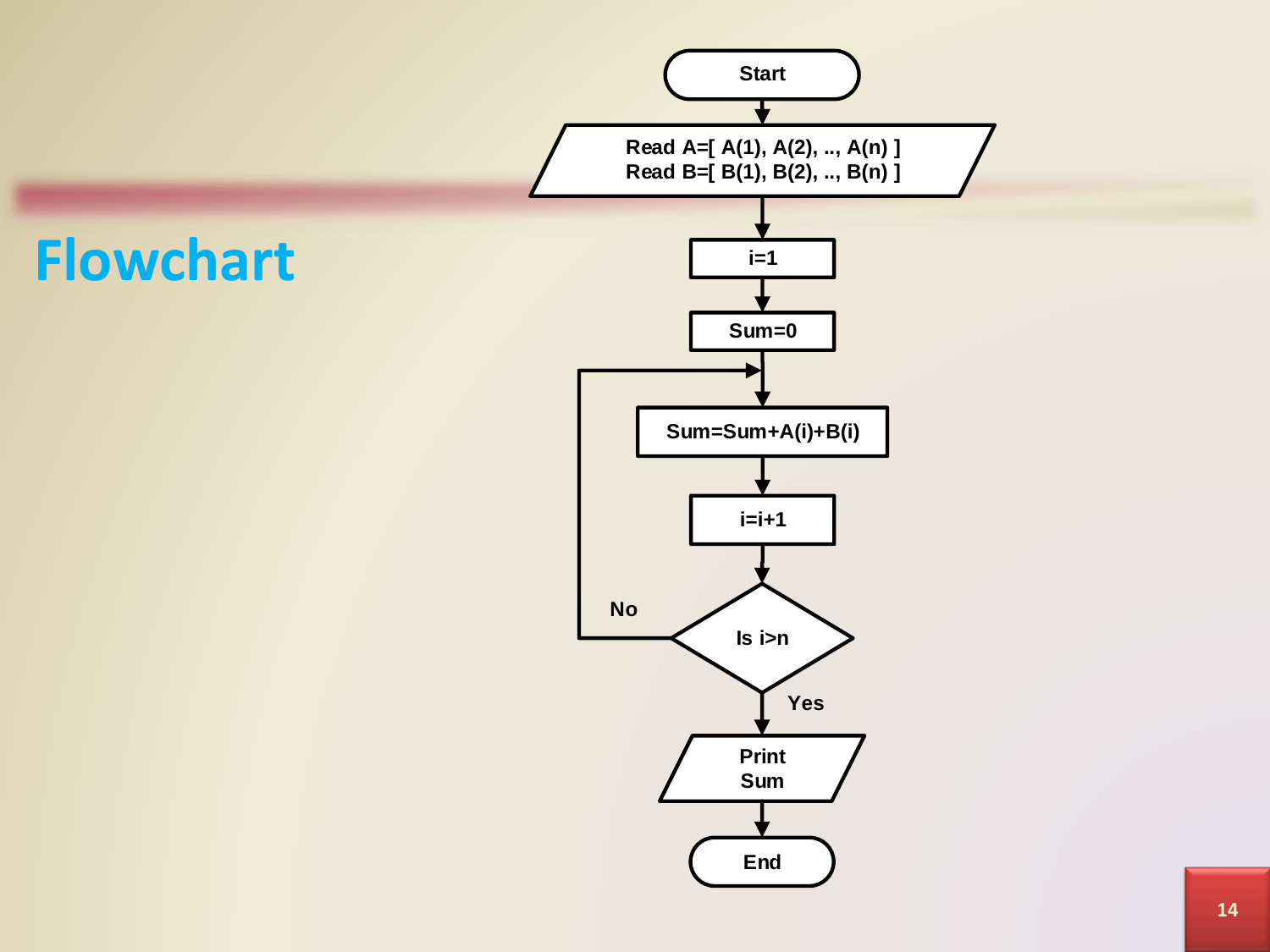#### **Flowchart**

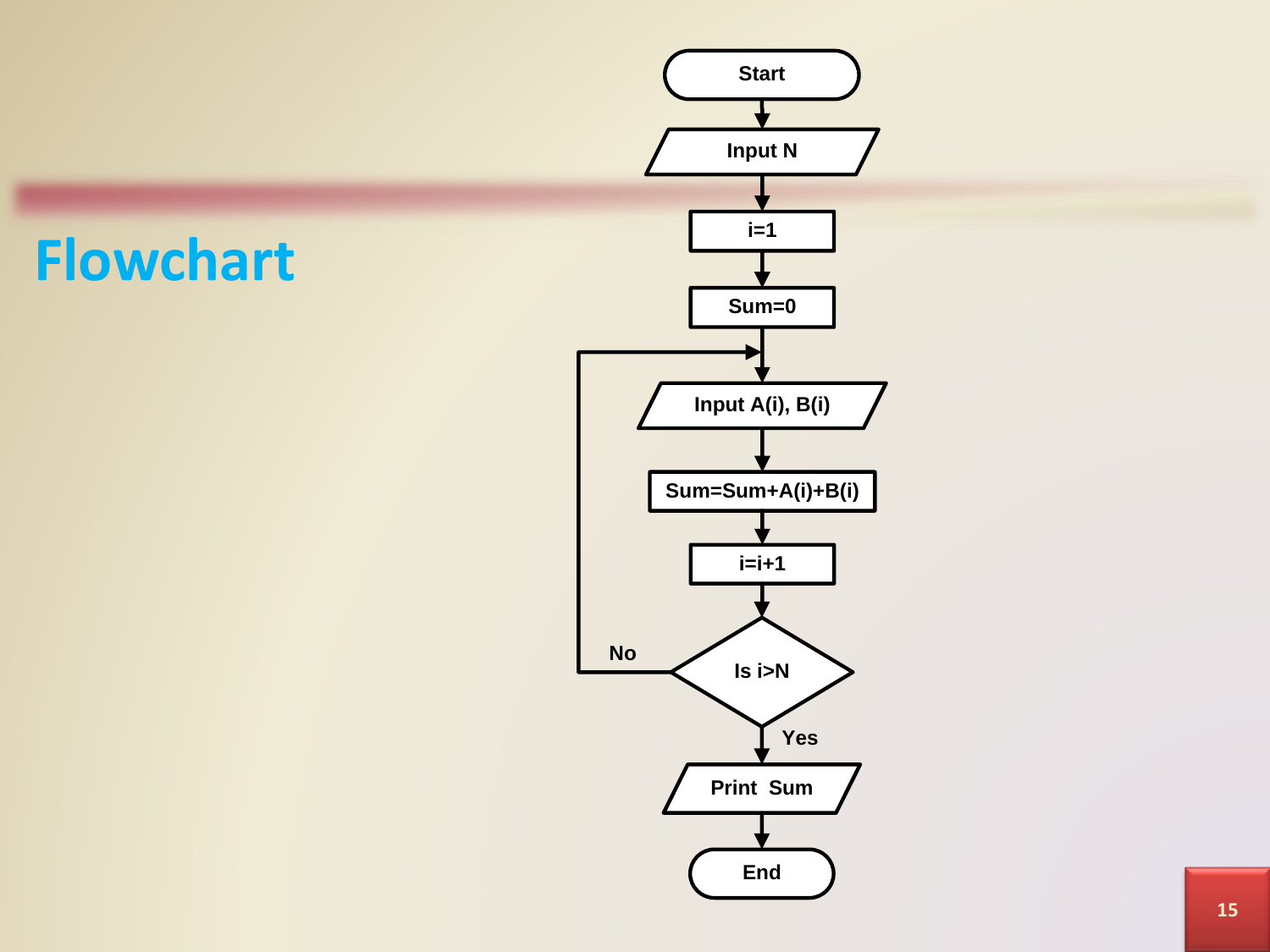### **Ex A-12 Page\_38**

Draw a flowchart to get the summation of the elements of the matrix A(m, n) i.e.

$$
X = \sum_{i=1}^{m} \sum_{j=1}^{n} A(i,j)
$$

A=[8, 2, 4, 1, 5 7, 6 , 0, 5, 9 5, 4, 8 , 1, 50 ]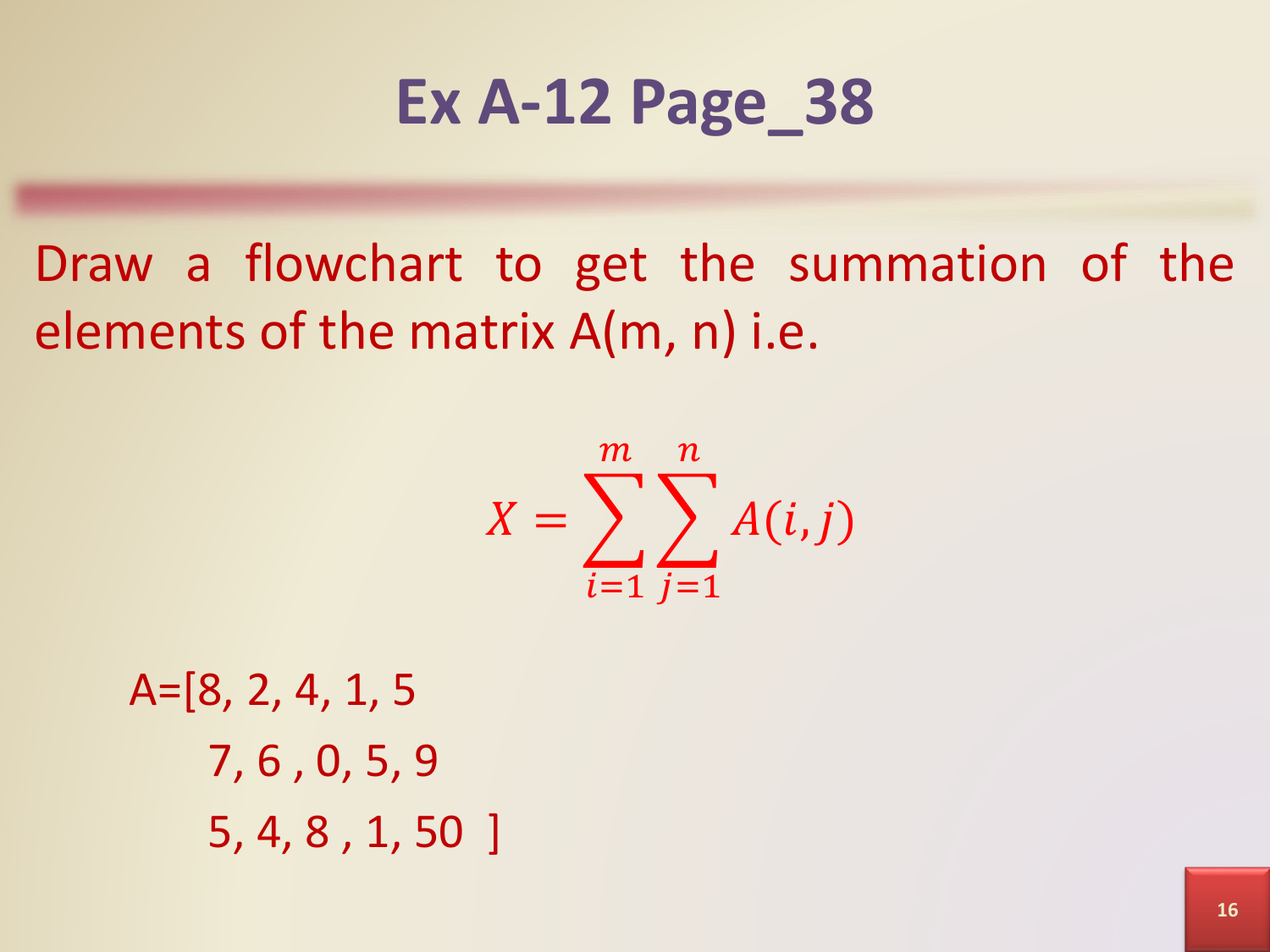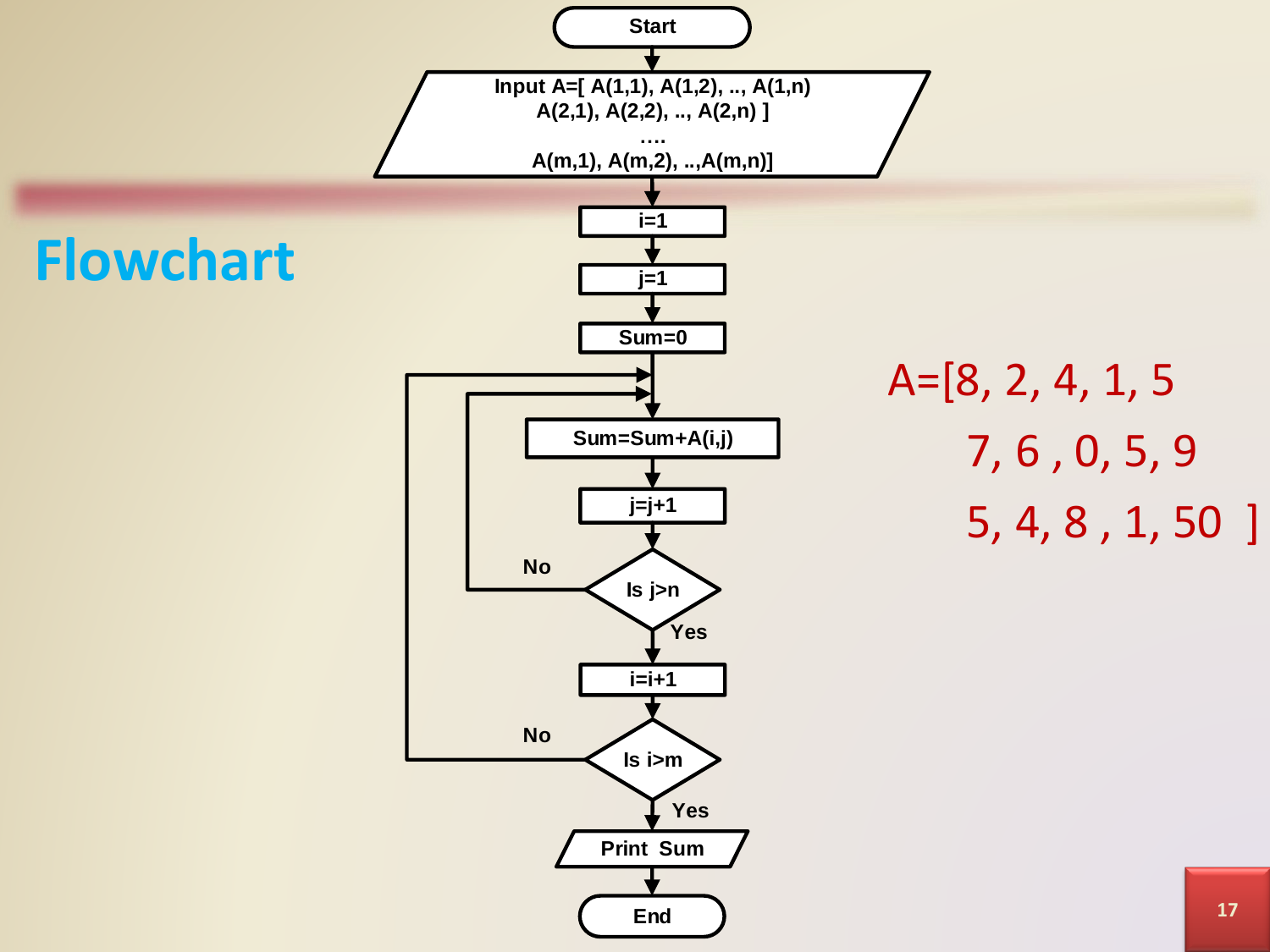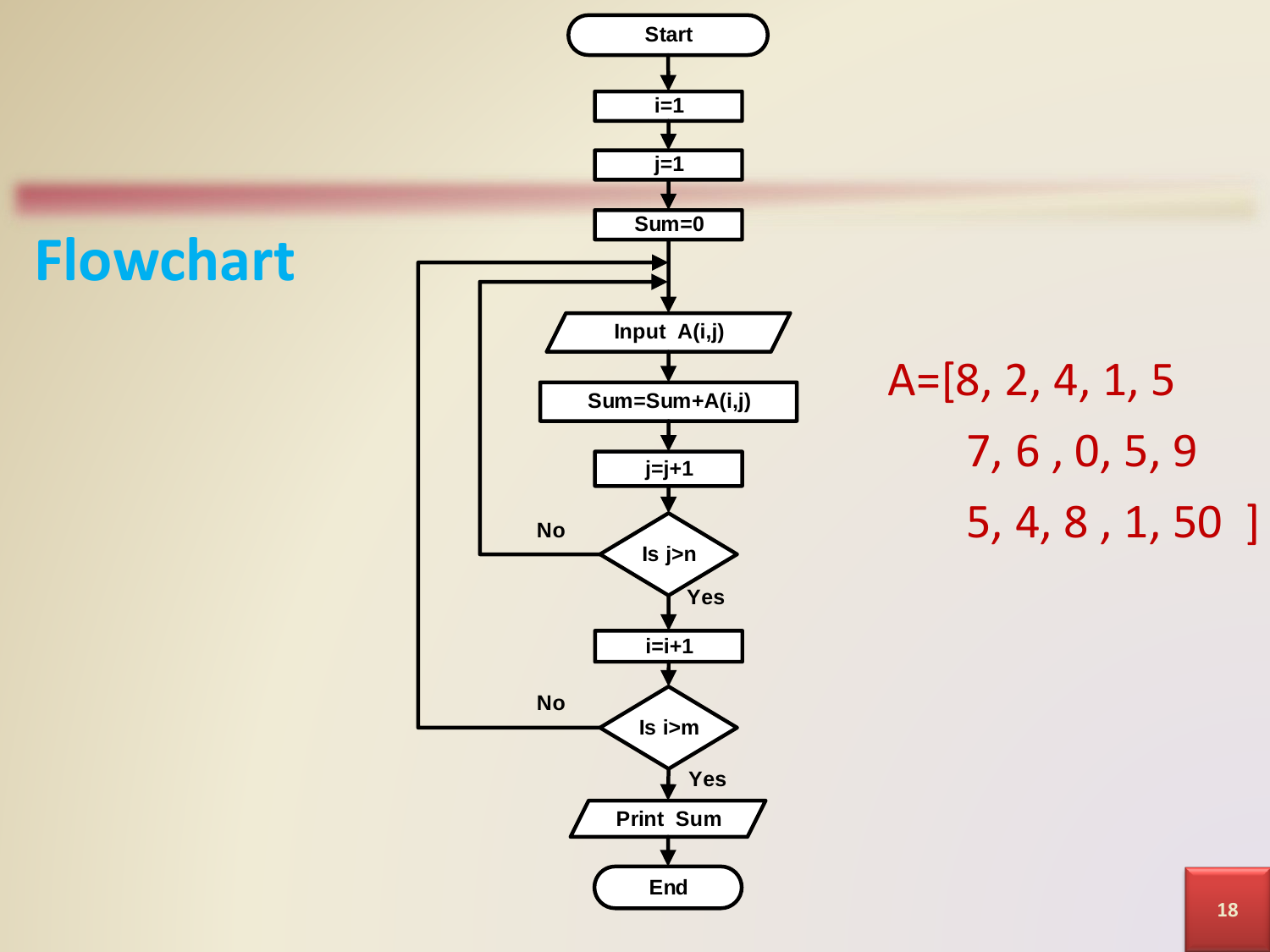#### **A) Homework questions**

- 1. Draw a flowchart to find to a flowchart for computing factorial N (N!)
- 2. Draw a flowchart to obtain the summation of positive odd integer numbers from 1 to 100.
- 3. Draw a flowchart to obtain the summation of positive even integer numbers from 1 to 100.
- 4. Draw a flowchart to print the positive odd integer numbers from 1 to 100.
- 5. Draw a flowchart to print the positive even integer numbers from 1 to 100.
- 6. Draw a flowchart to obtain the summation of the following series:

 $S = 1/2^2 + 1/4^2 + 1/6^2 + 1/8^2 + \dots + 1/1000^2$ 

7. Draw a flowchart to obtain the summation of the following series:

 $S = 1 + (1/2)^2 + (1/4)^2 + (1/6)^2 + (1/8)^2 + \dots + (1/1000)^2$ 

8. Draw a flowchart to obtain the summation of the following series, for any value of <sup>x</sup>, up to the first 100 term:

$$
S = x + (1/2x)^2 + (1/3x)^3 + (1/4x)^4 + (1/5x)^5 + \dots
$$

9. Draw a flowchart to compute the following summation:

 $X = 1 + 2!/(A+2!) + 3!/(A+3!) + 4!/(A+4!) + ... + N!/(A+N!)$ 

where,  $N = 10$ .